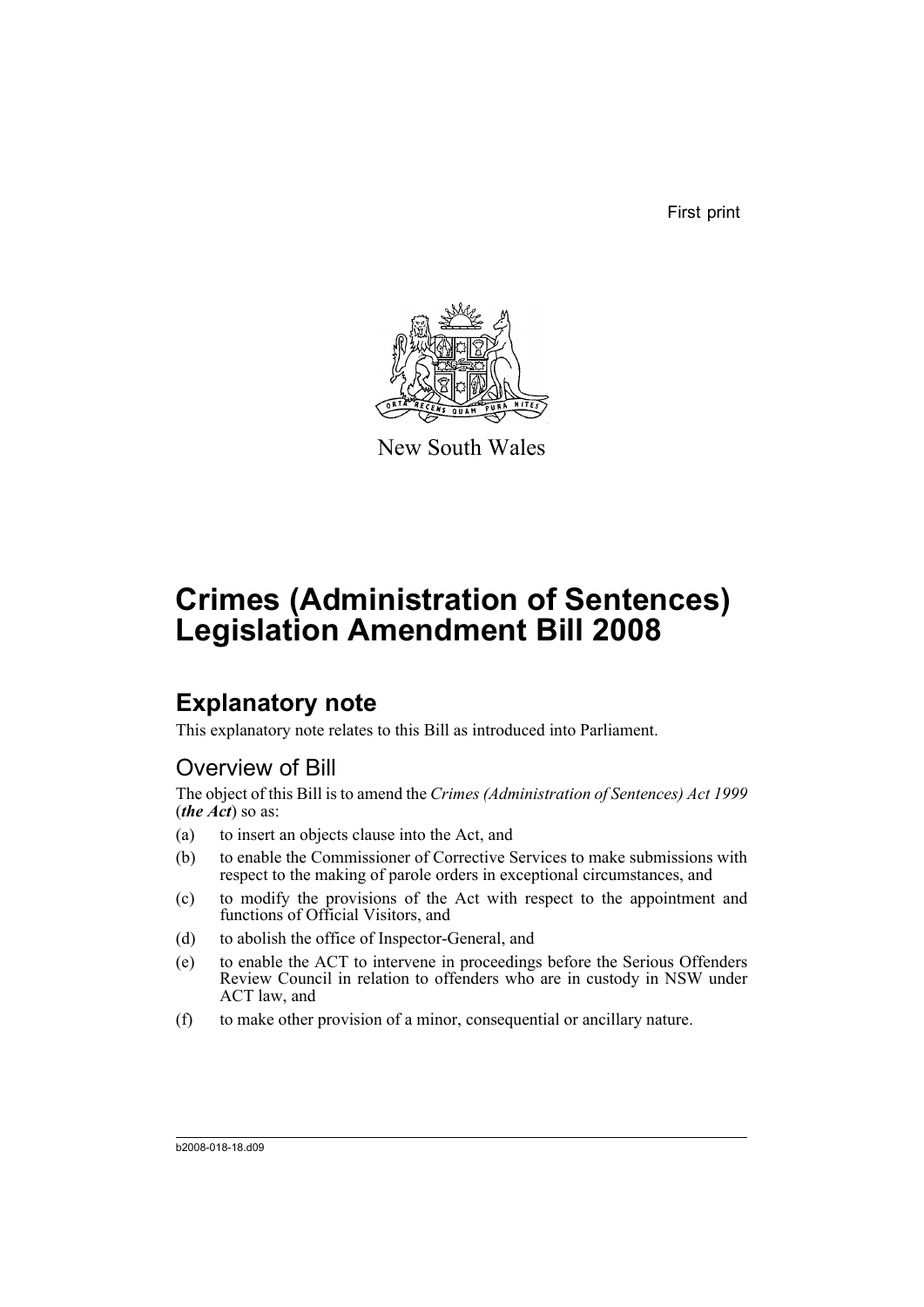Explanatory note

This Bill also amends the *Crimes (Administration of Sentences) Regulation 2001* so as:

- (a) to ensure that the right to make telephone calls to exempt bodies (such as the Ombudsman) is not a right that can be withdrawn for the purposes of punishment, and
- (b) to ensure that inmates suspected of having committed offences cannot be confined to their cells for more than 48 hours, and
- (c) to ensure that inmates who are confined to their cells, or who are in segregated or protective custody, are not thereby deprived of essential medical care, and
- (d) to omit references to the Inspector-General.

The amendments made by this Bill give effect to recommendations contained in a statutory review of the *Crimes (Administration of Sentences) Act 1999* that was tabled in both Houses of Parliament on 1 April 2008.

## Outline of provisions

**Clause 1** sets out the name (also called the short title) of the proposed Act.

**Clause 2** provides for the commencement of the proposed Act on the date of assent to the proposed Act.

**Clause 3** is a formal provision that gives effect to the amendments to the *Crimes (Administration of Sentences) Act 1999* set out in Schedule 1.

**Clause 4** is a formal provision that gives effect to the amendments to the *Crimes (Administration of Sentences) Regulation 2001* set out in Schedule 2.

**Clause 5** provides for the repeal of the proposed Act after all the amendments made by the proposed Act have commenced. Once the amendments have commenced the proposed Act will be spent. Section 30 of the *Interpretation Act 1987* provides that the repeal of an amending Act does not affect the amendments made by that Act.

### **Schedule 1 Amendment of Crimes (Administration of Sentences) Act 1999**

#### **Objects clause**

**Schedule 1 [2]** inserts proposed section 2A into the Act. The new section sets out the objects of the Act and the matters to which regard must be had in the pursuit of those objects. It is further provided that nothing in the new section gives rise to any civil cause of action or can be taken into account in any civil proceedings.

#### **Commissioner's submission with respect to parole orders in exceptional circumstances**

**Schedule 1 [13]** inserts proposed section 160AA into the Act. The new section enables the Commissioner to make submissions to the Parole Authority in relation to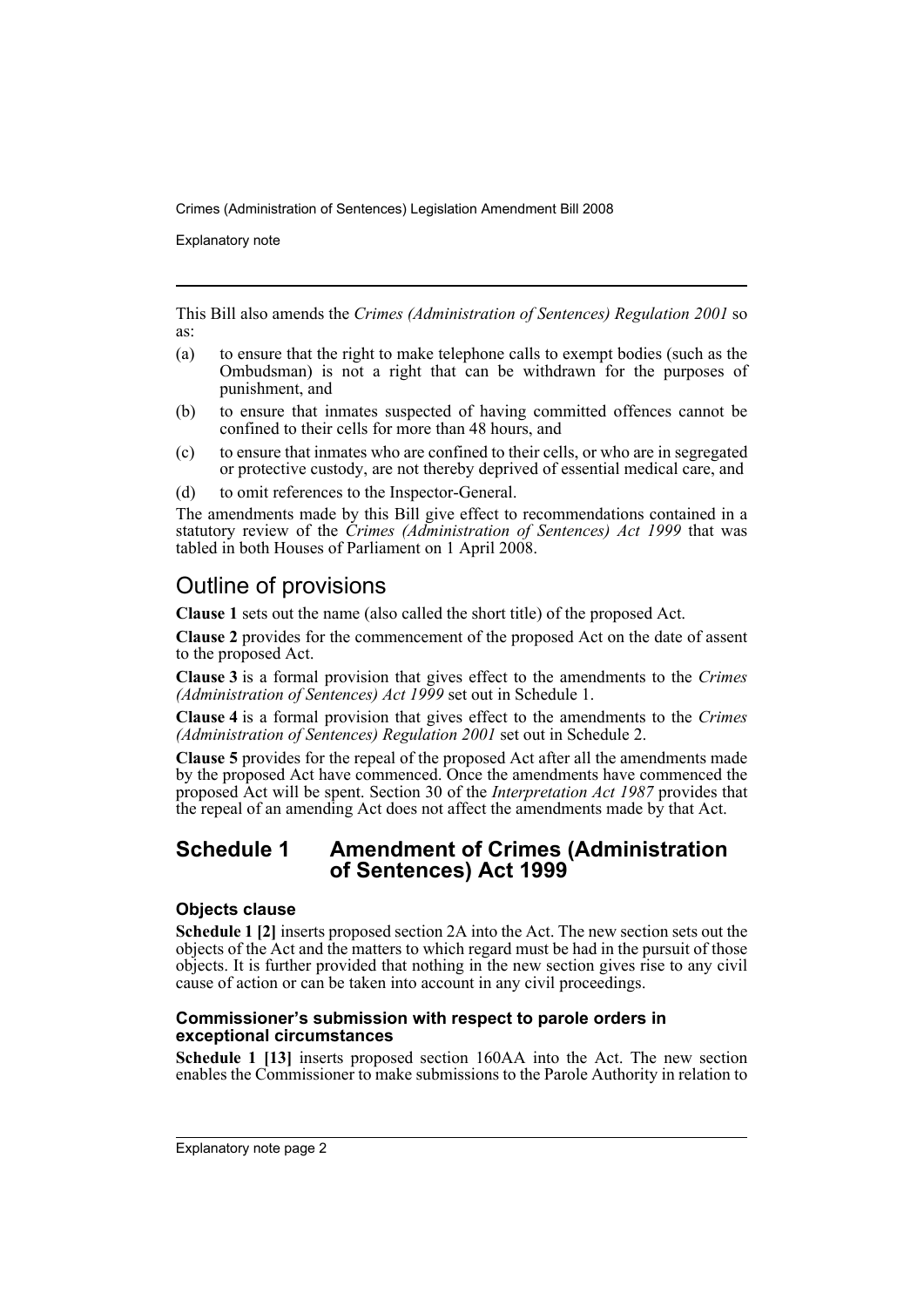Explanatory note

the release on parole of an offender under Division 4 of Part 6 (relating to parole orders in exceptional circumstances), and parallels existing section 141A (relating to submissions by the Commissioner in relation to parole orders made in ordinary circumstances).

### **Official Visitors**

**Schedule 1 [21]** substitutes section 228 of the Act (which deals with the appointment and functions of Official Visitors). The new section differs from the old in the following respects:

- (a) unlike the current section (which requires Official Visitors to be appointed to specific institutions), it provides for appointment of Official Visitors at large, leaving their assignment to specific institutions to be done by the Minister or in accordance with arrangements approved by the Minister,
- (b) unlike the current section, it expressly precludes Official Visitors from conducting investigations and carrying out audits.

### **Abolition of office of Inspector-General**

**Schedule 1 [19]** omits Part 10 of the Act (Part 10 establishes the office of Inspector-General and defines its functions). **Schedule 1 [3], [23] and [24]** consequentially amend sections 3, 242 and 243 of the Act, and **Schedule 1 [27]** consequentially repeals Schedule 3 to the Act (which contains further provisions with respect to the office of Inspector-General). The office has been vacant since 2003.

### **ACT's right of intervention**

**Schedule 1 [5]** amends section 71 of the Act so as to ensure that, in proceedings before the Serious Offenders Review Council with respect to the classification of serious offenders, the Australian Capital Territory has the same right of intervention in relation to offenders in custody in NSW under ACT law as the State of New South Wales has in relation to offenders in custody under NSW law.

#### **Miscellaneous matters**

**Schedule 1 [11], [12], [15] and [16]** amend sections 155, 156, 176 and 177 of the Act so as to ensure that the Supreme Court's jurisdiction to give directions under those sections with respect to decisions of the Parole Authority does not extend to a general review of the merits of those decisions.

**Schedule 1 [1], [4], [6]–[10], [14], [17], [18], [20], [22], [25] and [26]** insert introductory notes into each of the Parts of the Act. These notes give a brief indication as to the contents of each Part.

**Schedule 1 [28]** amends clause 1 of Schedule 5 to the Act so as to enable savings and transitional regulations to make provision consequent on the enactment of the proposed Act. **Schedule 1 [29]** adds proposed Part 13 to Schedule 5. The new Part contains provisions that preserve the appointments of existing Official Visitors.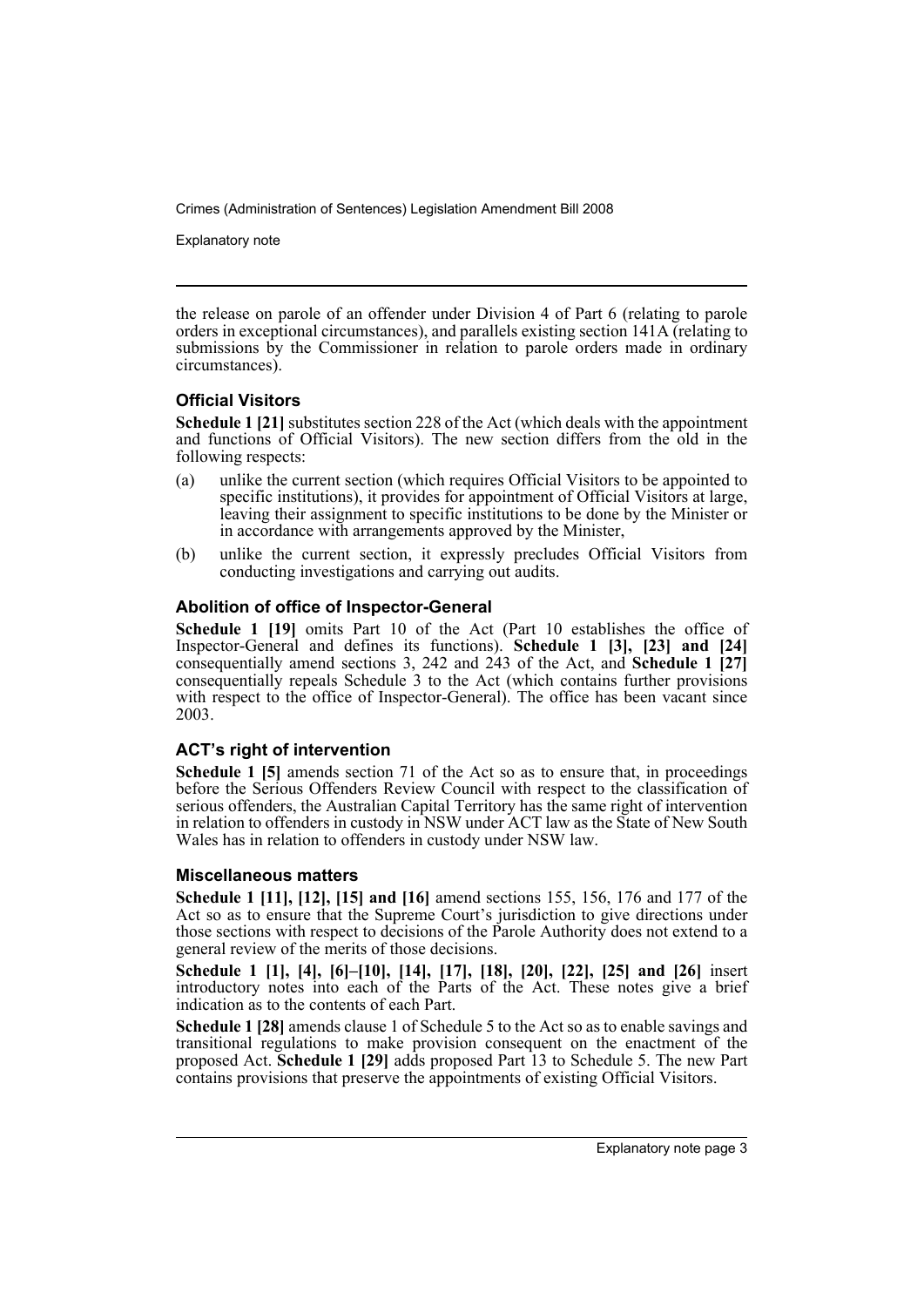Explanatory note

### **Schedule 2 Amendment of Crimes (Administration of Sentences) Regulation 2001**

#### **Telephone calls to exempt bodies**

**Schedule 2 [3]** amends clause 152 so as to ensure that telephone calls to exempt bodies (such as the Ombudsman) are excluded from the list of privileges that are declared to be withdrawable privileges for the purposes of the Act. Withdrawable privileges are privileges that can be withdrawn by way of punishment for certain offences.

#### **Confinement to cell**

**Schedule 2 [4]** amends clause 237 so as to ensure that offenders cannot be confined to their cells under that clause for more than 48 hours. That clause authorises an offender who is suspected of having committed an offence to be confined to cell pending further action being taken in relation to the suspected offence.

#### **Medical care for inmates confined to cell**

**Schedule 2 [5]** substitutes clause 255 so as to ensure that offenders who are confined to their cells, or who are in segregated or protective custody, receive essential medical treatment and, for that purpose, are kept under daily observation by Justice Health officers. Daily observation will not be required for offenders confined to cell as a consequence of a general "lock-down".

### **Removal of references to Inspector-General**

**Schedule 2 [1], [2] and [6]** omit references to the Inspector-General from clauses 77 and 113 and from the Dictionary.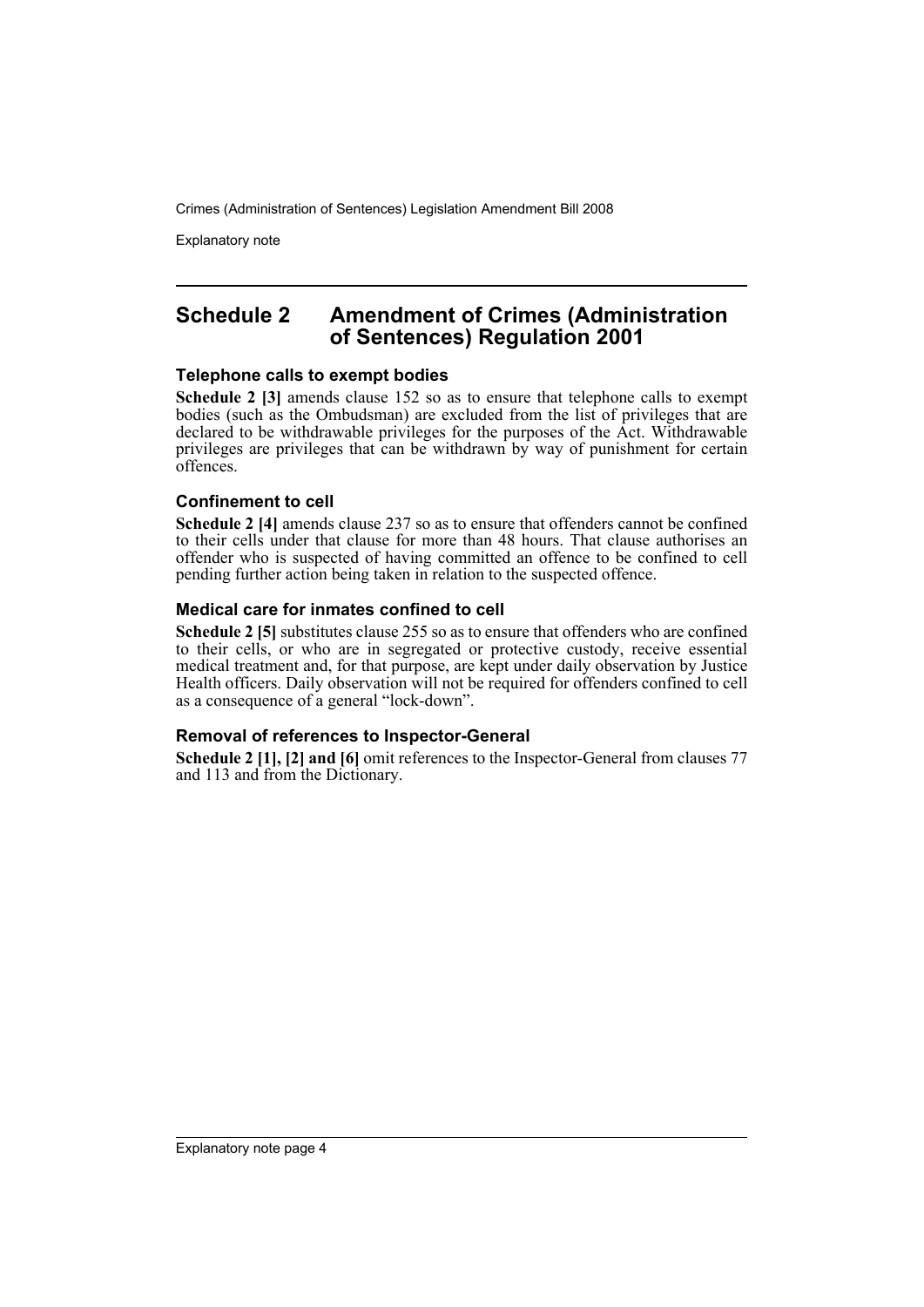First print



New South Wales

## **Crimes (Administration of Sentences) Legislation Amendment Bill 2008**

## **Contents**

|                                                                             | Page |
|-----------------------------------------------------------------------------|------|
| Name of Act                                                                 |      |
| Commencement                                                                | 2    |
| Amendment of Crimes (Administration of Sentences)<br>Act 1999 No 93         | 2    |
| Amendment of Crimes (Administration of Sentences)<br>Regulation 2001        | 2    |
| Repeal of Act                                                               | 2    |
| Amendment of Crimes (Administration of Sentences)<br>Act 1999               | 3    |
| Amendment of Crimes (Administration of Sentences)<br><b>Regulation 2001</b> | 11   |
|                                                                             |      |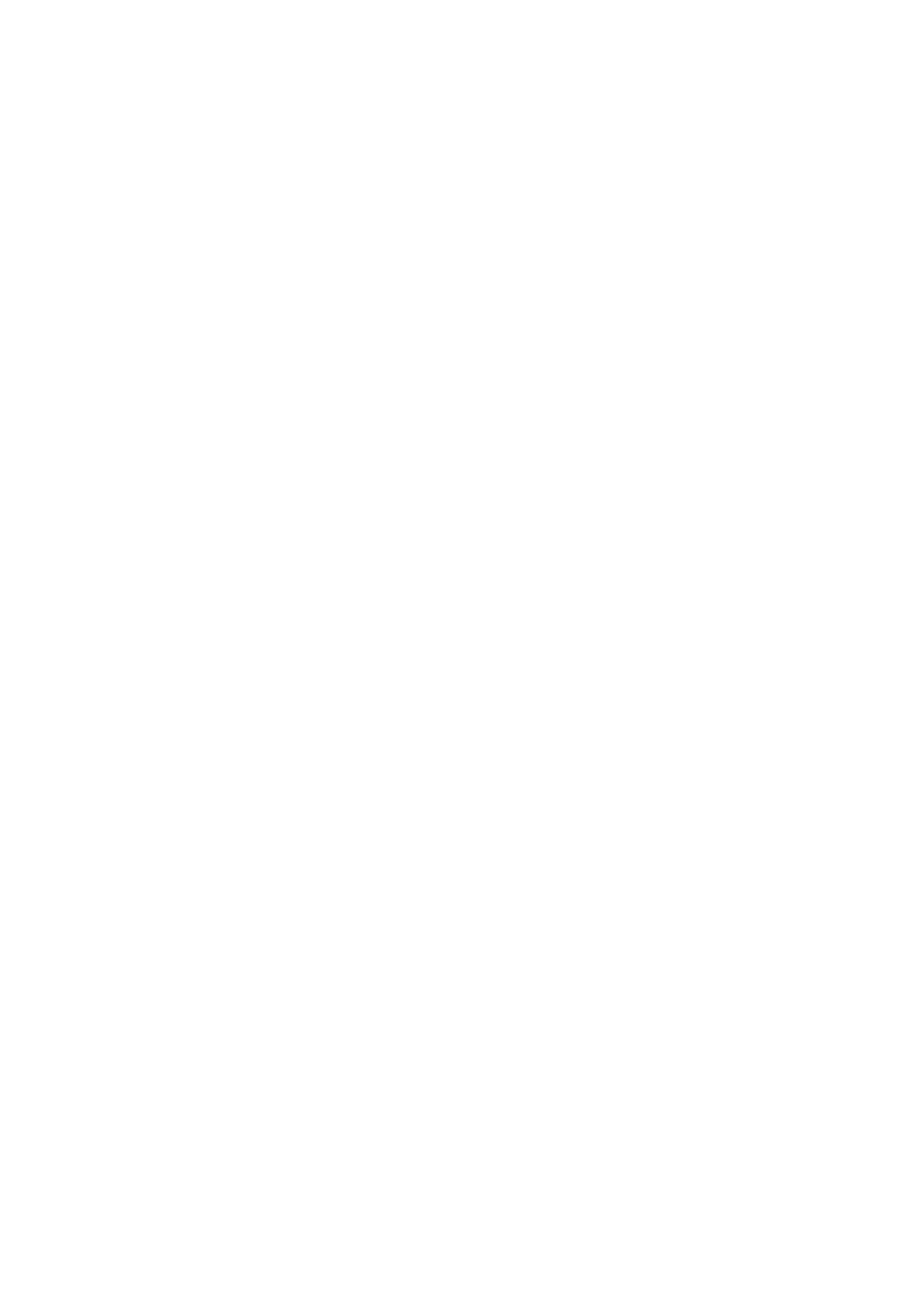

New South Wales

## **Crimes (Administration of Sentences) Legislation Amendment Bill 2008**

No , 2008

### **A Bill for**

An Act to make miscellaneous amendments to the *Crimes (Administration of Sentences) Act 1999*, and to regulations under that Act, as a consequence of a statutory review carried out under section 273 of that Act.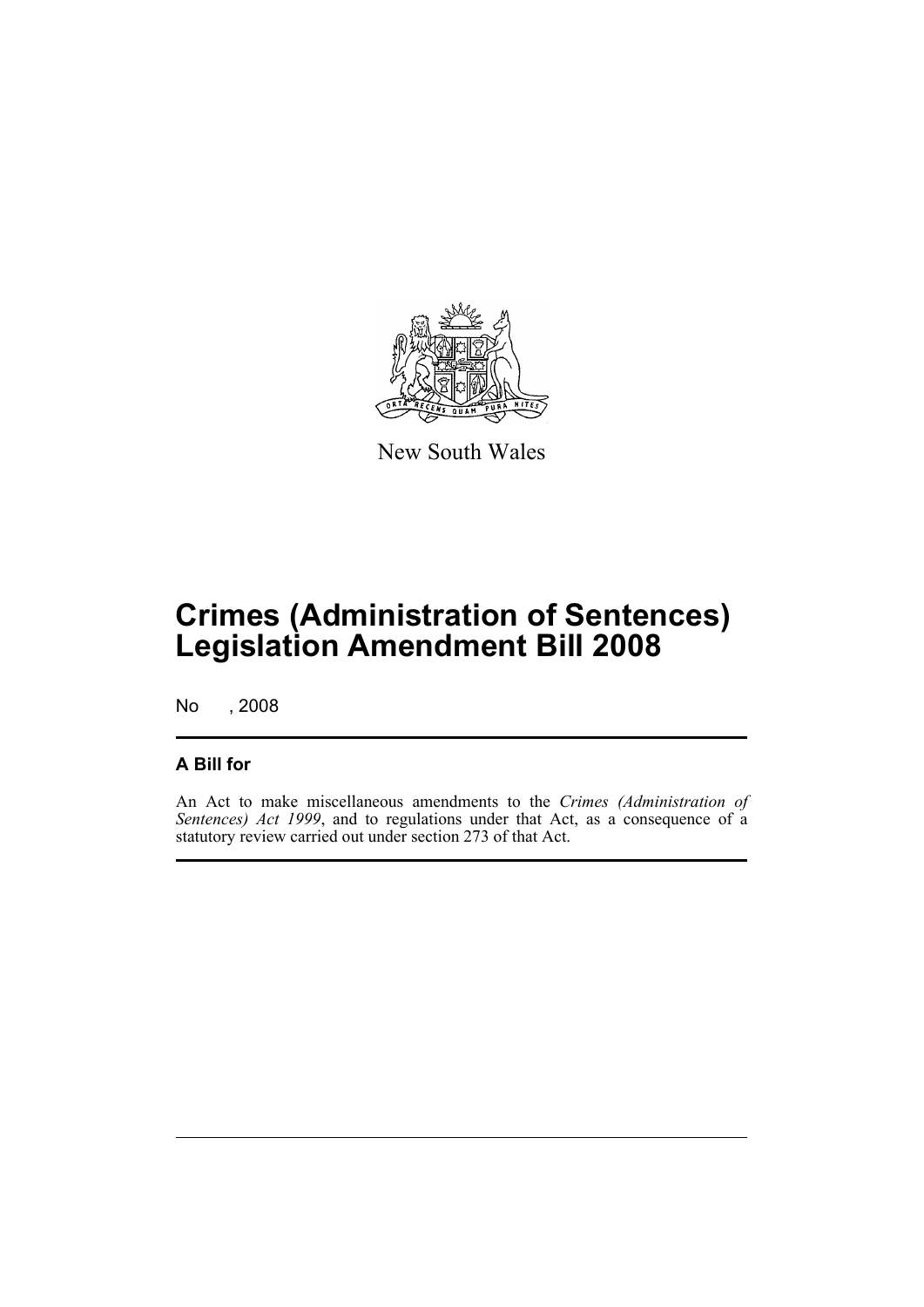<span id="page-7-4"></span><span id="page-7-3"></span><span id="page-7-2"></span><span id="page-7-1"></span><span id="page-7-0"></span>

|              |             | The Legislature of New South Wales enacts:                                                                                                                | 1                   |  |  |  |  |
|--------------|-------------|-----------------------------------------------------------------------------------------------------------------------------------------------------------|---------------------|--|--|--|--|
| 1            | Name of Act |                                                                                                                                                           |                     |  |  |  |  |
|              |             | This Act is the Crimes (Administration of Sentences) Legislation<br>Amendment Act 2008.                                                                   | 3<br>$\overline{4}$ |  |  |  |  |
| $\mathbf{2}$ |             | <b>Commencement</b>                                                                                                                                       | 5                   |  |  |  |  |
|              |             | This Act commences on the date of assent to this Act.                                                                                                     | 6                   |  |  |  |  |
| 3            |             | Amendment of Crimes (Administration of Sentences) Act 1999 No 93                                                                                          | $\overline{7}$      |  |  |  |  |
|              |             | The Crimes (Administration of Sentences) Act 1999 is amended as set<br>out in Schedule 1.                                                                 | 8<br>9              |  |  |  |  |
| 4            |             | Amendment of Crimes (Administration of Sentences) Regulation 2001                                                                                         | 10                  |  |  |  |  |
|              |             | The Crimes (Administration of Sentences) Regulation 2001 is amended<br>as set out in Schedule 2.                                                          | 11<br>12            |  |  |  |  |
| 5            |             | <b>Repeal of Act</b>                                                                                                                                      | 13                  |  |  |  |  |
|              | (1)         | This Act is repealed on the day following the day on which this Act<br>commences.                                                                         | 14<br>15            |  |  |  |  |
|              | (2)         | The repeal of this Act does not, because of the operation of section 30<br>of the <i>Interpretation Act 1987</i> , affect any amendment made by this Act. | 16<br>17            |  |  |  |  |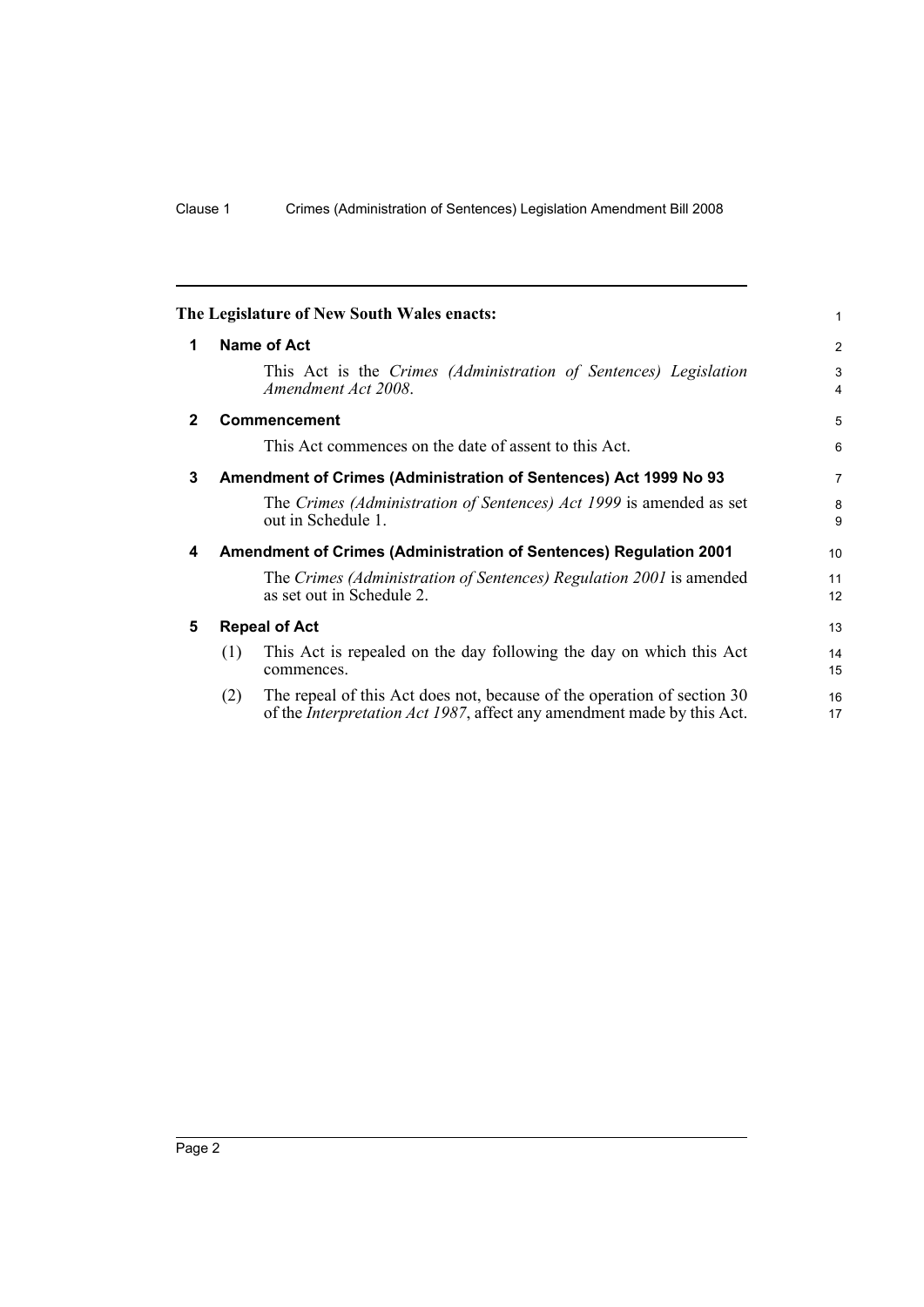**Schedule 1 Amendment of Crimes (Administration** 

Amendment of Crimes (Administration of Sentences) Act 1999 Schedule 1

1

<span id="page-8-0"></span>

| of Sentences) Act 1999                                                                                                                                                                                                                                                    |     |
|---------------------------------------------------------------------------------------------------------------------------------------------------------------------------------------------------------------------------------------------------------------------------|-----|
| (Section 3)                                                                                                                                                                                                                                                               |     |
| <b>Part 1 Preliminary</b>                                                                                                                                                                                                                                                 | [1] |
| Insert after the heading:<br>Introductory note. This Part contains machinery provisions, including a<br>statement of the objects of the Act and a provision that defines various<br>words and expressions that are used in the Act.                                       |     |
| <b>Section 2A</b>                                                                                                                                                                                                                                                         | [2] |
| Insert after section 2:                                                                                                                                                                                                                                                   |     |
| <b>Objects of Act</b>                                                                                                                                                                                                                                                     |     |
| (1)<br>This Act has the following objects:                                                                                                                                                                                                                                |     |
| to ensure that those offenders who are required to be held<br>(a)<br>in custody are removed from the general community and<br>placed in a safe, secure and humane environment,                                                                                            |     |
| to ensure that other offenders are kept under supervision in<br>(b)<br>a safe, secure and humane manner,                                                                                                                                                                  |     |
| to ensure that the safety of persons having the custody or<br>(c)<br>supervision of offenders is not endangered,                                                                                                                                                          |     |
| to provide for the rehabilitation of offenders with a view to<br>(d)<br>their reintegration into the general community.                                                                                                                                                   |     |
| (2)<br>In the pursuit of these objects, due regard must be had to the<br>interests of victims of the offences committed by offenders.                                                                                                                                     |     |
| (3)<br>Nothing in this section gives rise to any civil cause of action or<br>can be taken into account in any civil proceedings.                                                                                                                                          |     |
| <b>Section 3 Interpretation</b>                                                                                                                                                                                                                                           | [3] |
| Omit the definition of <i>Inspector-General</i> from section 3 (1).                                                                                                                                                                                                       |     |
| Part 2 Imprisonment by way of full-time detention                                                                                                                                                                                                                         | [4] |
| Insert after the heading:                                                                                                                                                                                                                                                 |     |
| Introductory note. This Part applies to those offenders who have been<br>sentenced to imprisonment by way of full-time detention (referred to as<br><i>inmates</i> ) and to other persons who are required to be held in custody. It<br>deals with the following matters: |     |
| the general obligations of inmates (Division 1),<br>(a)                                                                                                                                                                                                                   |     |
| (b)<br>the circumstances in which an inmate can be kept in segregated<br>or protective custody (Division 2),                                                                                                                                                              |     |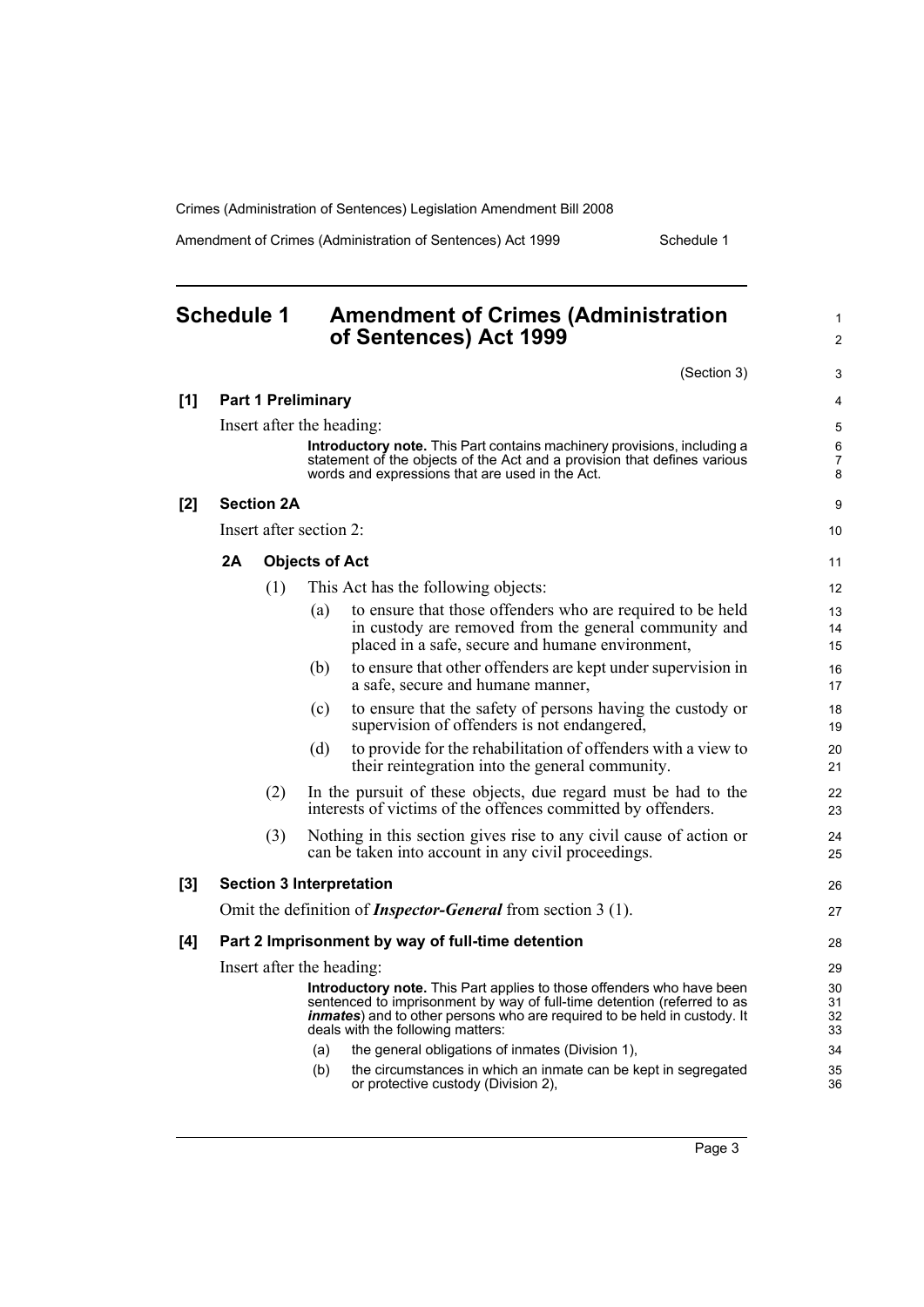| (c) | the circumstances in which an inmate may be transferred to<br>another correctional centre, or to hospital, or given leave of<br>absence (Division 3). |
|-----|-------------------------------------------------------------------------------------------------------------------------------------------------------|
| (d) | the management of juvenile inmates (Division 3A).                                                                                                     |
| (e) | the conveyance and detention of prisoners received from the<br>Australian Capital Territory (Division 4).                                             |
| (f) | the conveyance and detention of prisoners received from Norfolk<br>Island (Division 5).                                                               |
| (q) | the prescription of correctional centre offences, the penalties they<br>attract and the procedure for dealing with both correctional centre           |

Schedule 1 Amendment of Crimes (Administration of Sentences) Act 1999

offences and other offences (Division 6), (h) the procedure to be followed in determining whether a serious offender is to be given a low security classification permitting unescorted leave of absence from a correctional centre (Division 7),

(i) other miscellaneous matters (Division 8).

#### **[5] Section 71 Submissions by State**

Insert after section 71 (4):

(5) The power exercisable by the State under this section may also be exercised by the Australian Capital Territory in relation to a prisoner within the meaning of Division 4 and, for that purpose, references in this section to the State are taken to extend to the Australian Capital Territory.

#### **[6] Part 3 Imprisonment by way of periodic detention**

Insert after the heading:

**Introductory note.** This Part applies to those offenders who have been sentenced to imprisonment by way of periodic detention. It deals with the following matters:

- (a) the general obligations of offenders (Division 1),
- (b) the way in which periodic detention orders are to be administered (Division 2),
- (c) offences relating to periodic detention (Division 3),
- (d) other miscellaneous matters (Division 4).

#### **[7] Part 4 Imprisonment by way of home detention**

Insert after the heading:

**Introductory note.** This Part applies to those offenders who have been sentenced to imprisonment by way of home detention. It deals with the conditions governing home detention and the general obligations of offenders.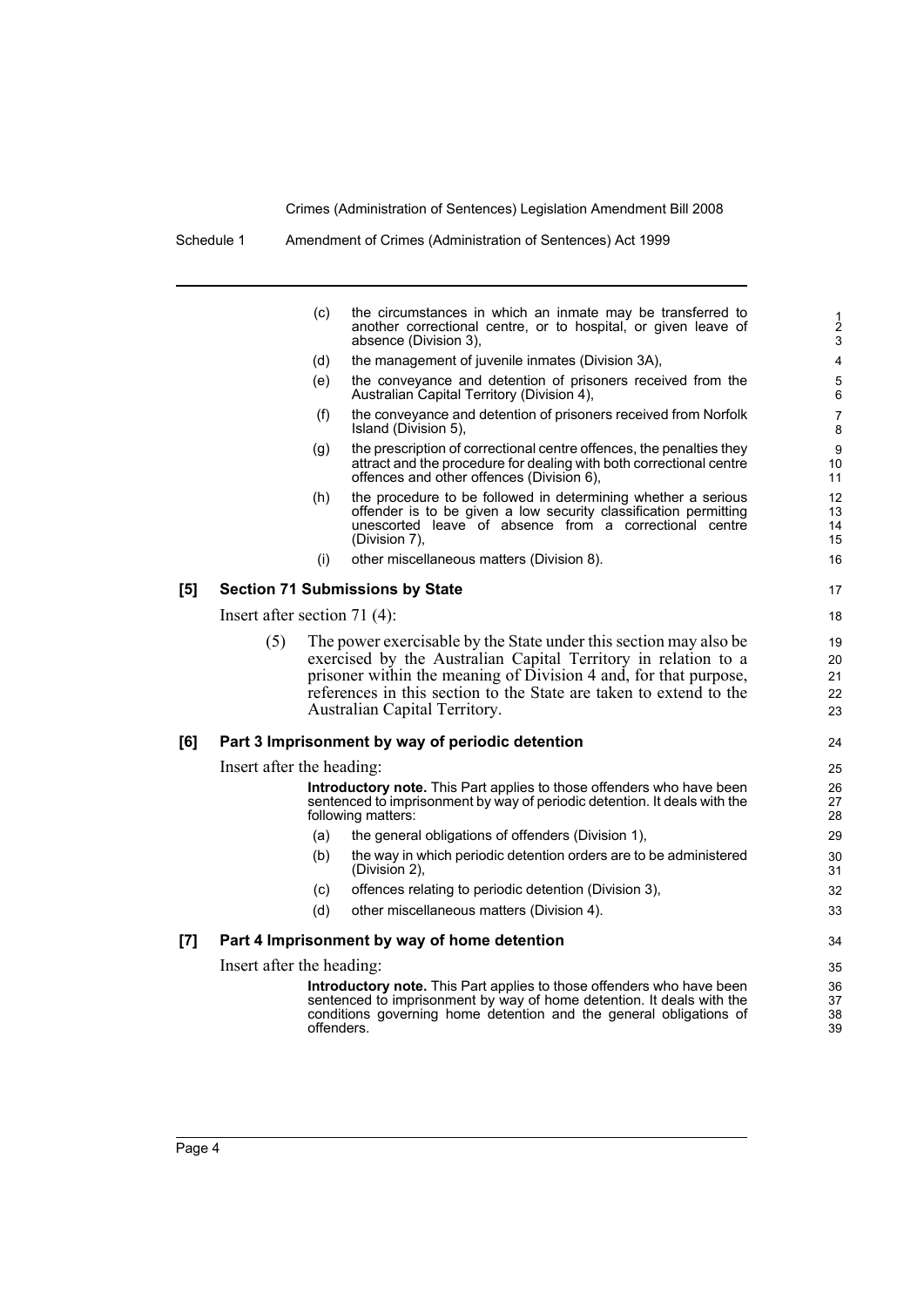Amendment of Crimes (Administration of Sentences) Act 1999 Schedule 1

| [8]    |                                                                                                                                                                                                                                 | Part 4A Imprisonment by way of compulsory drug treatment detention                                                                                                                                                       | 1                        |  |  |  |
|--------|---------------------------------------------------------------------------------------------------------------------------------------------------------------------------------------------------------------------------------|--------------------------------------------------------------------------------------------------------------------------------------------------------------------------------------------------------------------------|--------------------------|--|--|--|
|        | Insert after the heading:                                                                                                                                                                                                       |                                                                                                                                                                                                                          | 2                        |  |  |  |
|        | <b>Introductory note.</b> This Part applies to those offenders who have been<br>sentenced to imprisonment by the Drug Court for the purpose of<br>undergoing compulsory drug treatment. It deals with the following<br>matters: |                                                                                                                                                                                                                          |                          |  |  |  |
|        | (a)                                                                                                                                                                                                                             | a general description of the 3 stages of compulsory drug<br>treatment detention and the general obligations of offenders<br>(Division 1),                                                                                | $\overline{7}$<br>8<br>9 |  |  |  |
|        | (b)                                                                                                                                                                                                                             | the way in which compulsory drug treatment orders are to be<br>administered (Division 2),                                                                                                                                | 10<br>11                 |  |  |  |
|        | (C)                                                                                                                                                                                                                             | the revocation of compulsory drug treatment orders (Division 3),                                                                                                                                                         | 12                       |  |  |  |
|        | (d)                                                                                                                                                                                                                             | the role of the Drug Court as the parole authority for offenders<br>(Division 4),                                                                                                                                        | 13<br>14                 |  |  |  |
|        | (e)                                                                                                                                                                                                                             | other miscellaneous matters (Division 5).                                                                                                                                                                                | 15                       |  |  |  |
| [9]    |                                                                                                                                                                                                                                 | Part 5 Community service work and other work performed by offenders                                                                                                                                                      | 16                       |  |  |  |
|        | Insert after the heading:                                                                                                                                                                                                       |                                                                                                                                                                                                                          |                          |  |  |  |
|        | Introductory note. This Part applies to those offenders who have been<br>sentenced to community service work. It deals with the following matters:                                                                              |                                                                                                                                                                                                                          |                          |  |  |  |
|        | (a)                                                                                                                                                                                                                             | the general obligations of offenders, the administration of<br>community service orders and other miscellaneous matters<br>(Division 1).                                                                                 | 20<br>21<br>22           |  |  |  |
|        | (b)                                                                                                                                                                                                                             | general provisions about community service work and other work<br>performed by offenders (Division 2).                                                                                                                   | 23<br>24                 |  |  |  |
| $[10]$ | Part 6 Parole                                                                                                                                                                                                                   |                                                                                                                                                                                                                          | 25                       |  |  |  |
|        | Insert after the heading:                                                                                                                                                                                                       |                                                                                                                                                                                                                          | 26                       |  |  |  |
|        | Introductory note. This Part applies to the granting of parole to those<br>offenders who are subject to sentences of imprisonment. It deals with the<br>following matters:                                                      |                                                                                                                                                                                                                          |                          |  |  |  |
|        | (a)                                                                                                                                                                                                                             | eligibility for release on parole, the conditions to which parole is<br>subject, the general obligations of offenders who are on release<br>on parole and other provisions applying generally to parole<br>(Division 1). | 30<br>31<br>32<br>33     |  |  |  |
|        | (b)                                                                                                                                                                                                                             | procedures for parole orders for sentences of more than 3 years<br>(Division 2),                                                                                                                                         | 34<br>35                 |  |  |  |
|        | (c)                                                                                                                                                                                                                             | procedures for parole orders for sentences of 3 years or less<br>(Division 3),                                                                                                                                           | 36<br>37                 |  |  |  |
|        | (d)                                                                                                                                                                                                                             | procedures for parole orders in exceptional circumstances<br>(Division 4),                                                                                                                                               | 38<br>39                 |  |  |  |
|        | (e)                                                                                                                                                                                                                             | other miscellaneous matters (Division 5).                                                                                                                                                                                | 40                       |  |  |  |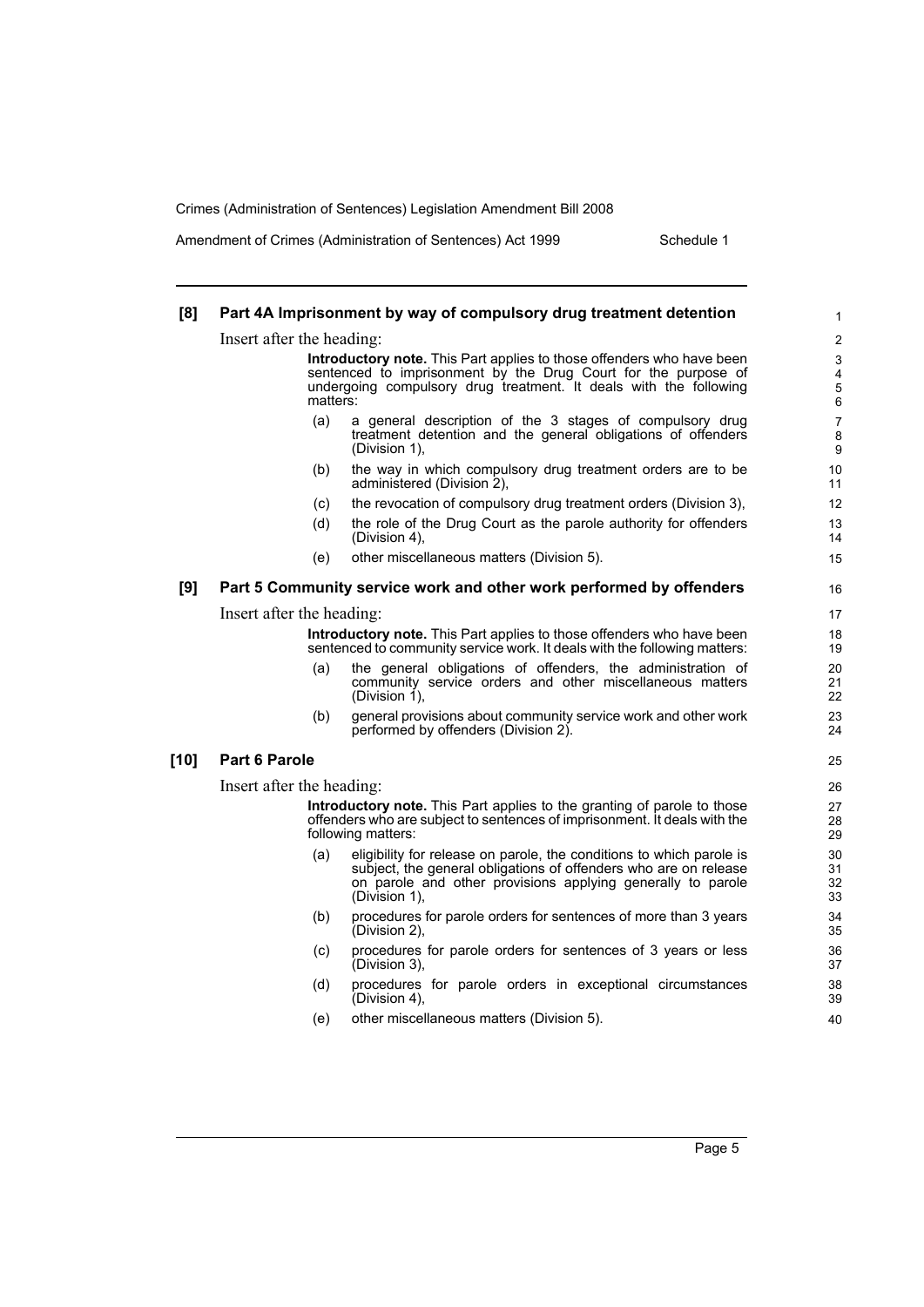Schedule 1 Amendment of Crimes (Administration of Sentences) Act 1999

| $[11]$ | Section 155 Application to Supreme Court by offender                                                                                                               |                           |     |                                                                                                                                                                                                                                                                                                                                |                            |  |
|--------|--------------------------------------------------------------------------------------------------------------------------------------------------------------------|---------------------------|-----|--------------------------------------------------------------------------------------------------------------------------------------------------------------------------------------------------------------------------------------------------------------------------------------------------------------------------------|----------------------------|--|
|        |                                                                                                                                                                    |                           |     | Insert after section $155(3)$ :                                                                                                                                                                                                                                                                                                | 2                          |  |
|        |                                                                                                                                                                    | (4)                       |     | This section does not give the Supreme Court jurisdiction to<br>consider the merits of the Parole Authority's decision otherwise<br>than on the grounds referred to in subsection $(1)$ .                                                                                                                                      | 3<br>$\overline{4}$<br>5   |  |
| $[12]$ |                                                                                                                                                                    |                           |     | Section 156 Application to Supreme Court by State                                                                                                                                                                                                                                                                              | 6                          |  |
|        |                                                                                                                                                                    |                           |     | Insert after section $156(2)$ :                                                                                                                                                                                                                                                                                                | 7                          |  |
|        |                                                                                                                                                                    | (3)                       |     | This section does not give the Supreme Court jurisdiction to<br>consider the merits of the Parole Authority's decision otherwise<br>than on the grounds referred to in subsection $(1)$ .                                                                                                                                      | 8<br>9<br>10               |  |
| $[13]$ |                                                                                                                                                                    | <b>Section 160AA</b>      |     |                                                                                                                                                                                                                                                                                                                                | 11                         |  |
|        |                                                                                                                                                                    | Insert after section 160: |     |                                                                                                                                                                                                                                                                                                                                | 12                         |  |
|        | <b>160AA</b>                                                                                                                                                       |                           |     | <b>Submissions by Commissioner</b>                                                                                                                                                                                                                                                                                             | 13                         |  |
|        |                                                                                                                                                                    | (1)                       |     | The Commissioner may at any time make submissions to the<br>Parole Authority concerning the release on parole of an offender.                                                                                                                                                                                                  | 14<br>15                   |  |
|        |                                                                                                                                                                    | (2)                       |     | If the Commissioner makes any such submission before the<br>Parole Authority makes a final decision concerning the release of<br>the offender, the Parole Authority must not make such a decision<br>without taking the submission into account.                                                                               | 16<br>17<br>18<br>19       |  |
|        |                                                                                                                                                                    | (3)                       |     | If the Commissioner makes any such submission after the Parole<br>Authority makes a final decision concerning the release of the<br>offender, but before the offender is released, the Parole Authority<br>must consider whether or not it should exercise its power under<br>section 130 to revoke the relevant parole order. | 20<br>21<br>22<br>23<br>24 |  |
|        |                                                                                                                                                                    | (4)                       |     | The regulations may make provision for or with respect to<br>submissions by the Commissioner under this section, including<br>provisions relating to the application of this Division in<br>connection with any such submission.                                                                                               | 25<br>26<br>27<br>28       |  |
| $[14]$ | orders                                                                                                                                                             |                           |     | Part 7 Revocation and reinstatement by Parole Authority of certain                                                                                                                                                                                                                                                             | 29<br>30                   |  |
|        |                                                                                                                                                                    | Insert after the heading: |     |                                                                                                                                                                                                                                                                                                                                | 31                         |  |
|        | <b>Introductory note. This Part</b><br>applies<br>to the<br>revocation<br>and<br>reinstatement of various kinds of orders. It deals with the following<br>matters: |                           |     |                                                                                                                                                                                                                                                                                                                                |                            |  |
|        |                                                                                                                                                                    |                           | (a) | the revocation and reinstatement of periodic detention orders<br>(Division 1),                                                                                                                                                                                                                                                 | 35<br>36                   |  |
|        |                                                                                                                                                                    |                           | (b) | the revocation and reinstatement of home detention orders<br>(Division 2),                                                                                                                                                                                                                                                     | 37<br>38                   |  |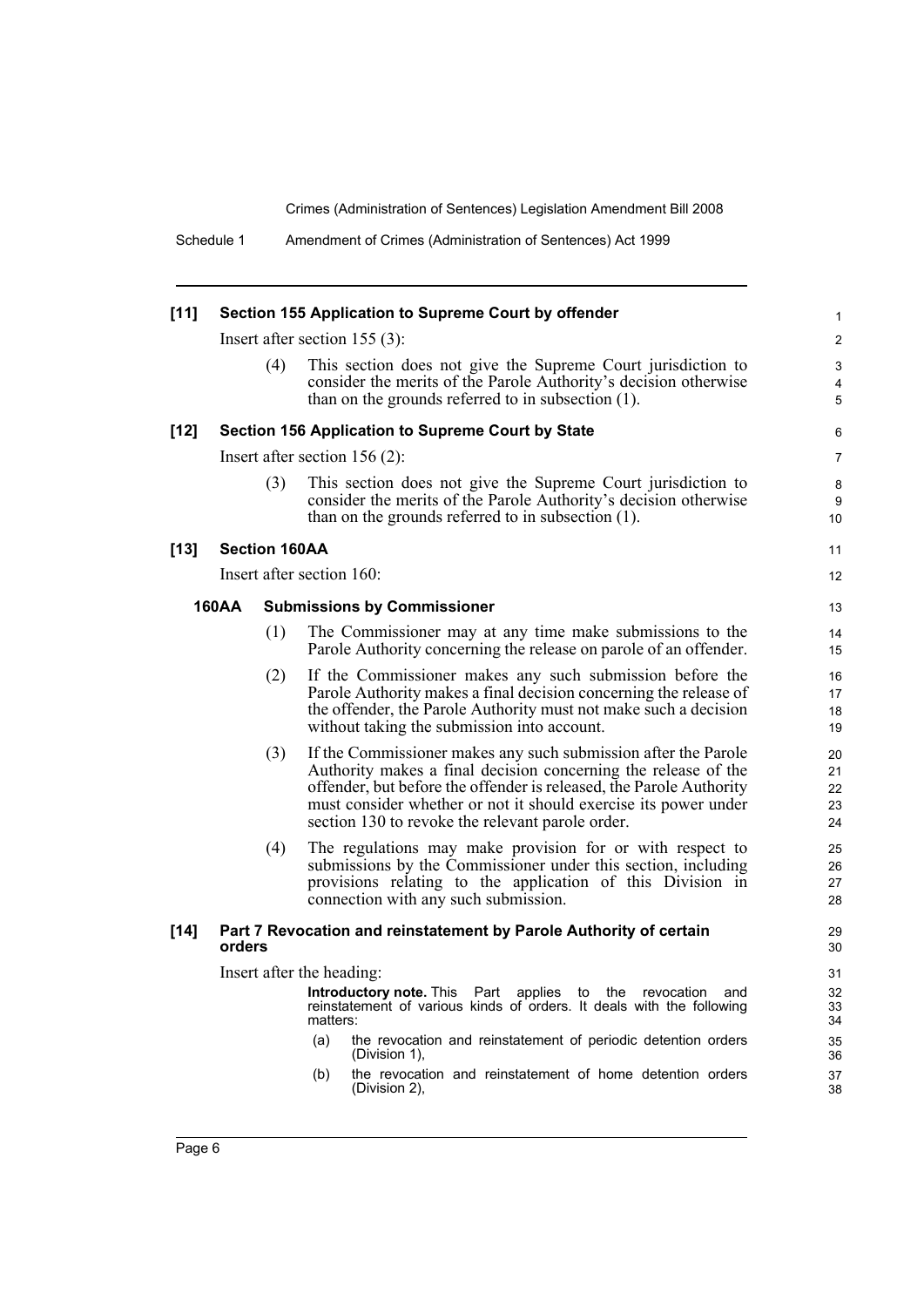|  | Amendment of Crimes (Administration of Sentences) Act 1999 |  |
|--|------------------------------------------------------------|--|
|--|------------------------------------------------------------|--|

Schedule 1

|        |                                 | (c)        | the revocation of parole orders (Division 3),                                                                                                                                             | 1                            |
|--------|---------------------------------|------------|-------------------------------------------------------------------------------------------------------------------------------------------------------------------------------------------|------------------------------|
|        |                                 | (d)<br>(e) | post-revocation procedures and rights of appeal (Division 4),<br>the giving of certain directions by the Supreme Court and rights                                                         | $\overline{\mathbf{c}}$<br>3 |
|        |                                 |            | of appearance in related proceedings (Division 5),                                                                                                                                        | 4                            |
|        |                                 | (f)        | other miscellaneous matters (Division 6).                                                                                                                                                 | 5                            |
| $[15]$ |                                 |            | Section 176 Application to Supreme Court by offender                                                                                                                                      | 6                            |
|        | Insert after section $176(3)$ : |            |                                                                                                                                                                                           | 7                            |
|        | (4)                             |            | This section does not give the Supreme Court jurisdiction to<br>consider the merits of the Parole Authority's decision otherwise<br>than on the grounds referred to in subsection $(1)$ . | 8<br>9<br>10                 |
| [16]   |                                 |            | Section 177 Application to Supreme Court by State                                                                                                                                         | 11                           |
|        |                                 |            | Insert at the end of the section:                                                                                                                                                         | 12                           |
|        | (2)                             |            | This section does not give the Supreme Court jurisdiction to<br>consider the merits of the Parole Authority's decision otherwise<br>than on the grounds referred to in subsection (1).    | 13<br>14<br>15               |
| [17]   |                                 |            | <b>Part 8 The Parole Authority</b>                                                                                                                                                        | 16                           |
|        | Insert after the heading:       |            |                                                                                                                                                                                           | 17                           |
|        |                                 |            | Introductory note. This Part establishes the State Parole Authority. It<br>deals with the following matters:                                                                              | 18<br>19                     |
|        |                                 | (a)        | the constitution and functions of the Parole Authority (Division 1),                                                                                                                      | 20                           |
|        |                                 | (b)        | the powers of the Parole Authority in relation to inquiries<br>conducted by it (Division 2),                                                                                              | 21<br>22                     |
|        |                                 | (c)        | other miscellaneous matters (Division 3).                                                                                                                                                 | 23                           |
| [18]   |                                 |            | <b>Part 9 The Serious Offenders Review Council</b>                                                                                                                                        | 24                           |
|        | Insert after the heading:       |            |                                                                                                                                                                                           | 25                           |
|        |                                 |            | Introductory note. This Part establishes the Serious Offenders Review<br>Council. It deals with the following matters:                                                                    | 26<br>27                     |
|        |                                 | (a)        | the constitution and functions of the Review Council (Division 1),                                                                                                                        | 28                           |
|        |                                 | (b)        | the powers of the Review Council in relation to inquiries<br>conducted by it (Division 2),                                                                                                | 29<br>30                     |
|        |                                 | (c)        | the establishment of the Serious Offenders Management<br>Committee and its subcommittees (Division 3),                                                                                    | 31<br>32                     |
|        |                                 | (d)        | other miscellaneous matters (Division 4).                                                                                                                                                 | 33                           |
| [19]   |                                 |            | Part 10 The Inspector-General                                                                                                                                                             | 34                           |
|        | Omit the Part.                  |            |                                                                                                                                                                                           | 35                           |
|        |                                 |            |                                                                                                                                                                                           |                              |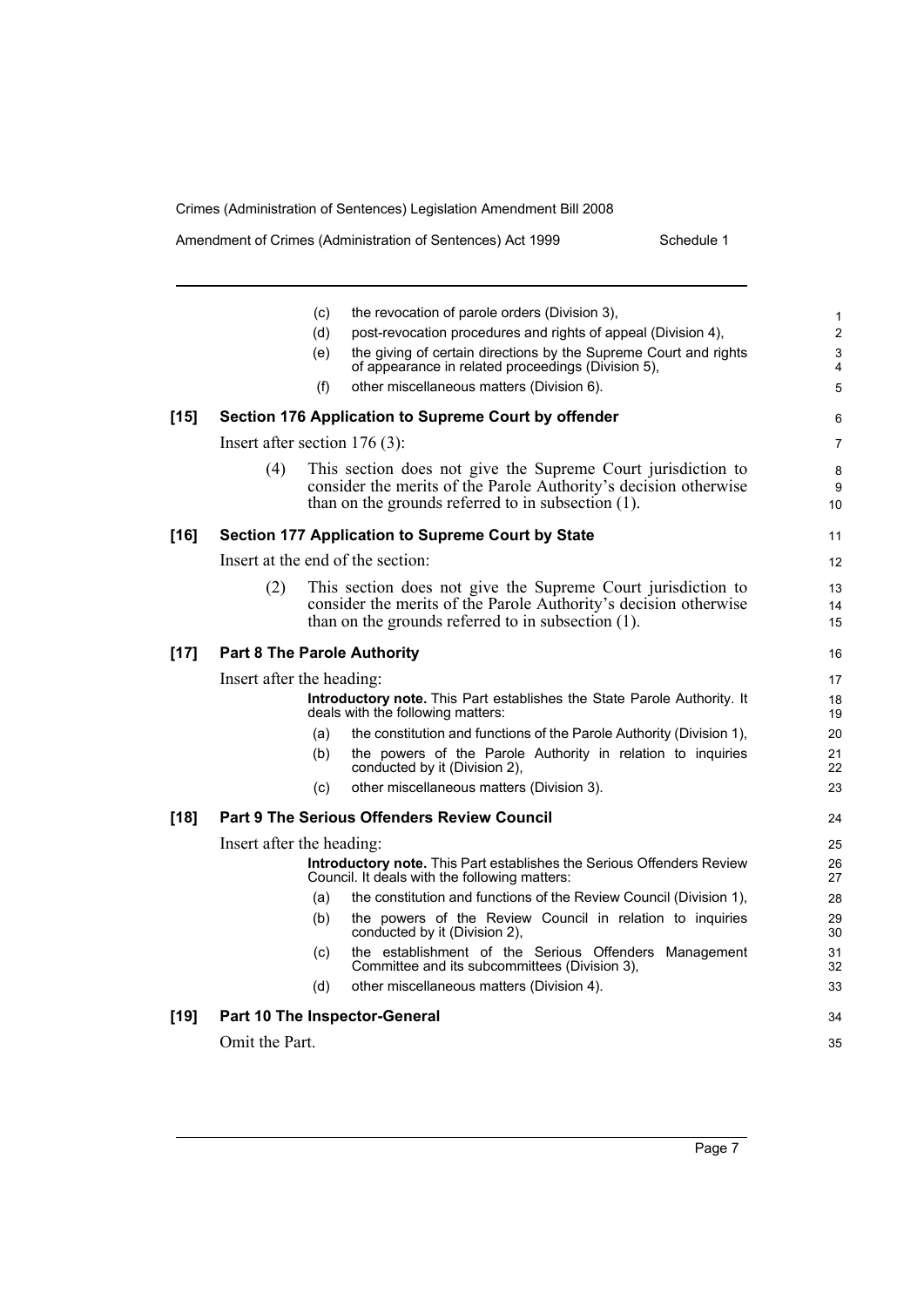Schedule 1 Amendment of Crimes (Administration of Sentences) Act 1999

#### **[20] Part 11 Administration** Insert after the heading: **Introductory note.** This Part provides for means by which the Act is to be administered. It deals with the following matters: (a) the establishment of correctional complexes, correctional centres, juvenile correctional centres and periodic detention centres (Division 1), (b) the supervision of correctional centres by external officials (Division 2), (c) the employment of staff in the administration of the Act (Division 3), (d) the provision of health care (Division 4), (e) the testing of correctional staff for alcohol and prohibited drugs (Division 5), (f) the recognition of interstate correctional officers (Division 6). **[21] Section 228** Omit the section. Insert instead: **228 Official Visitors** (1) The Minister may appoint Official Visitors for the purposes of this Act. (2) Notice of any such appointment must be published in the Gazette. (3) The following persons are not eligible to be Official Visitors: (a) any person who is employed as a member of staff of the Department, (b) any person who is to any extent responsible for the management of, or who is employed at or in connection with, a correctional centre or periodic detention centre, (c) any person who has an interest in a management agreement, (d) any person who has not made a declaration under clause 4 of Schedule 4. (4) Official Visitors are to be assigned to specific correctional complexes, correctional centres and periodic detention centres by the Minister, or in accordance with arrangements approved by the Minister, and are to be assigned in such a way as to ensure that there is at all times at least one Official Visitor for each correctional complex, correctional centre and periodic detention centre. 1 2 3 4 5 6 7 8 9 10 11 12 13 14 15 16 17 18 19  $20$ 21 22 23 24 25 26 27 28 29 30 31 32 33 34 35 36 37 38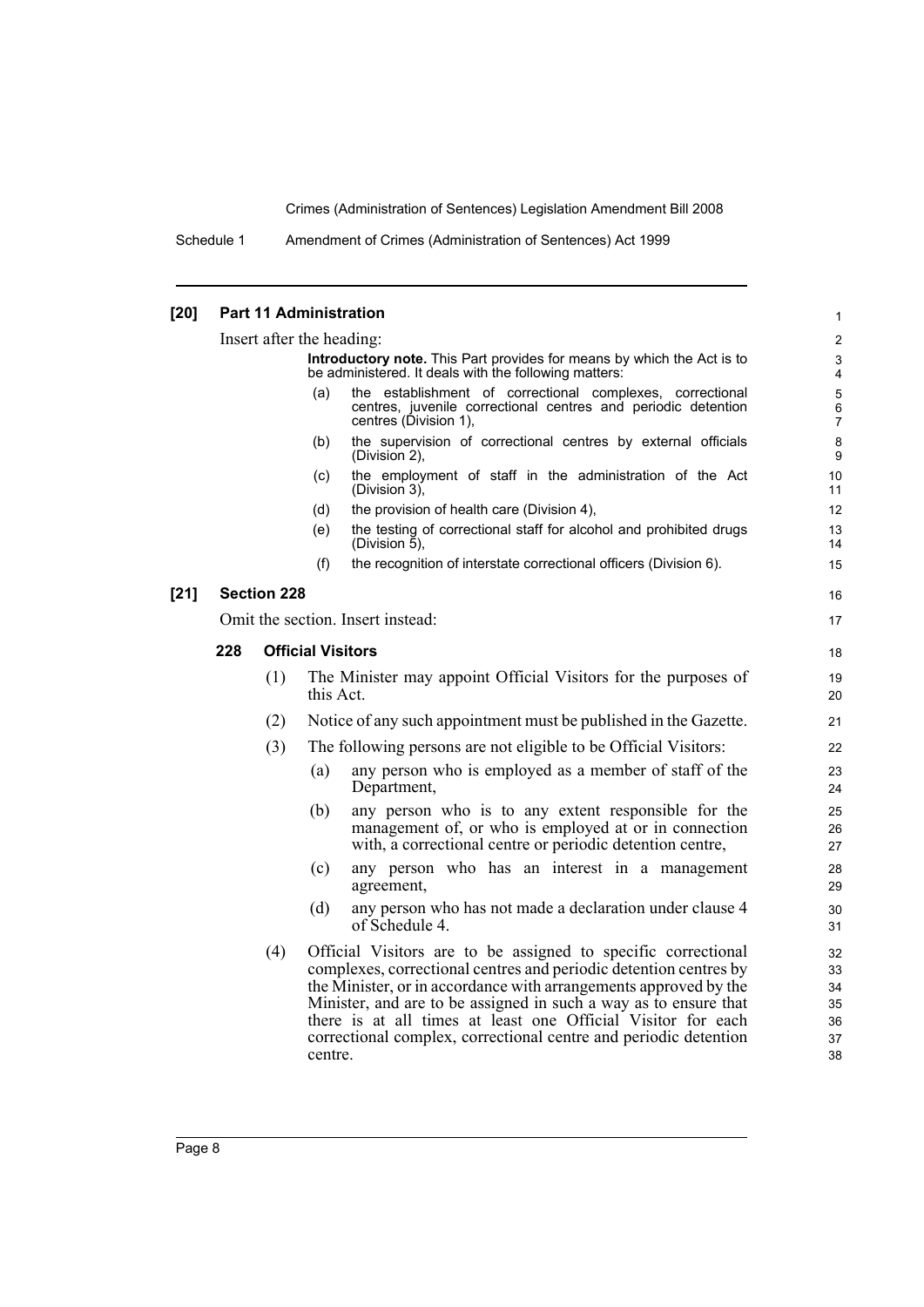Amendment of Crimes (Administration of Sentences) Act 1999 Schedule 1

|      | (5)                           |     |             | An Official Visitor for a correctional complex, correctional<br>centre or periodic detention centre:                                                                                                                                                                                      | $\mathbf{1}$<br>$\overline{2}$   |
|------|-------------------------------|-----|-------------|-------------------------------------------------------------------------------------------------------------------------------------------------------------------------------------------------------------------------------------------------------------------------------------------|----------------------------------|
|      |                               | (a) |             | unless prevented by illness or other sufficient cause, must<br>visit the complex or centre at least once each month:                                                                                                                                                                      | 3<br>4                           |
|      |                               |     | (i)         | for the purpose of giving interviews to correctional<br>officers and other members of staff employed in the<br>Department at the complex or centre, and                                                                                                                                   | 5<br>6<br>$\overline{7}$         |
|      |                               |     | (ii)        | for the purpose of giving interviews to offenders<br>held in custody at the complex or centre, and                                                                                                                                                                                        | 8<br>9                           |
|      |                               |     | (iii)       | for the purpose of examining the complex or centre,<br>and                                                                                                                                                                                                                                | 10<br>11                         |
|      |                               | (b) |             | may visit the complex or centre at any other time unless, in<br>the opinion of the Commissioner, a visit would be<br>undesirable for reasons of order or security, and                                                                                                                    | 12<br>13<br>14                   |
|      |                               | (c) |             | must, in accordance with the regulations, receive and deal<br>with complaints, and                                                                                                                                                                                                        | 15<br>16                         |
|      |                               | (d) |             | must, in accordance with the regulations, report to the<br>Minister at least once every 6 months, and                                                                                                                                                                                     | 17<br>18                         |
|      |                               | (e) |             | has and may exercise such other functions as may be<br>prescribed by the regulations.                                                                                                                                                                                                     | 19<br>20                         |
|      | (6)                           |     |             | An Official Visitor's power to give interviews referred to in<br>subsection $(5)$ (a) may only be exercised with the consent of the<br>interviewee, and does not include the power to conduct any<br>investigation or carry out any audit.                                                | 21<br>22<br>23<br>24             |
|      | (7)                           |     |             | Schedule 4 has effect with respect to Official Visitors.                                                                                                                                                                                                                                  | 25                               |
| [22] |                               |     |             | <b>Part 12 Engagement of contractors</b>                                                                                                                                                                                                                                                  | 26                               |
|      | Insert after the heading:     |     | management. | Introductory note. This Part provides for the engagement of private<br>contractors to manage certain correctional centres (or parts of them),<br>gives appropriate powers and immunities to staff employed for that<br>purpose and provides for the establishment of minimum standards of | 27<br>28<br>29<br>30<br>31<br>32 |
| [23] | <b>Section 242 Monitoring</b> |     |             |                                                                                                                                                                                                                                                                                           | 33                               |
|      | Omit section $242(5)$ .       |     |             |                                                                                                                                                                                                                                                                                           | 34                               |
| [24] |                               |     |             | <b>Section 243 Community advisory councils</b>                                                                                                                                                                                                                                            | 35                               |
|      | Omit section 243 (4).         |     |             |                                                                                                                                                                                                                                                                                           | 36                               |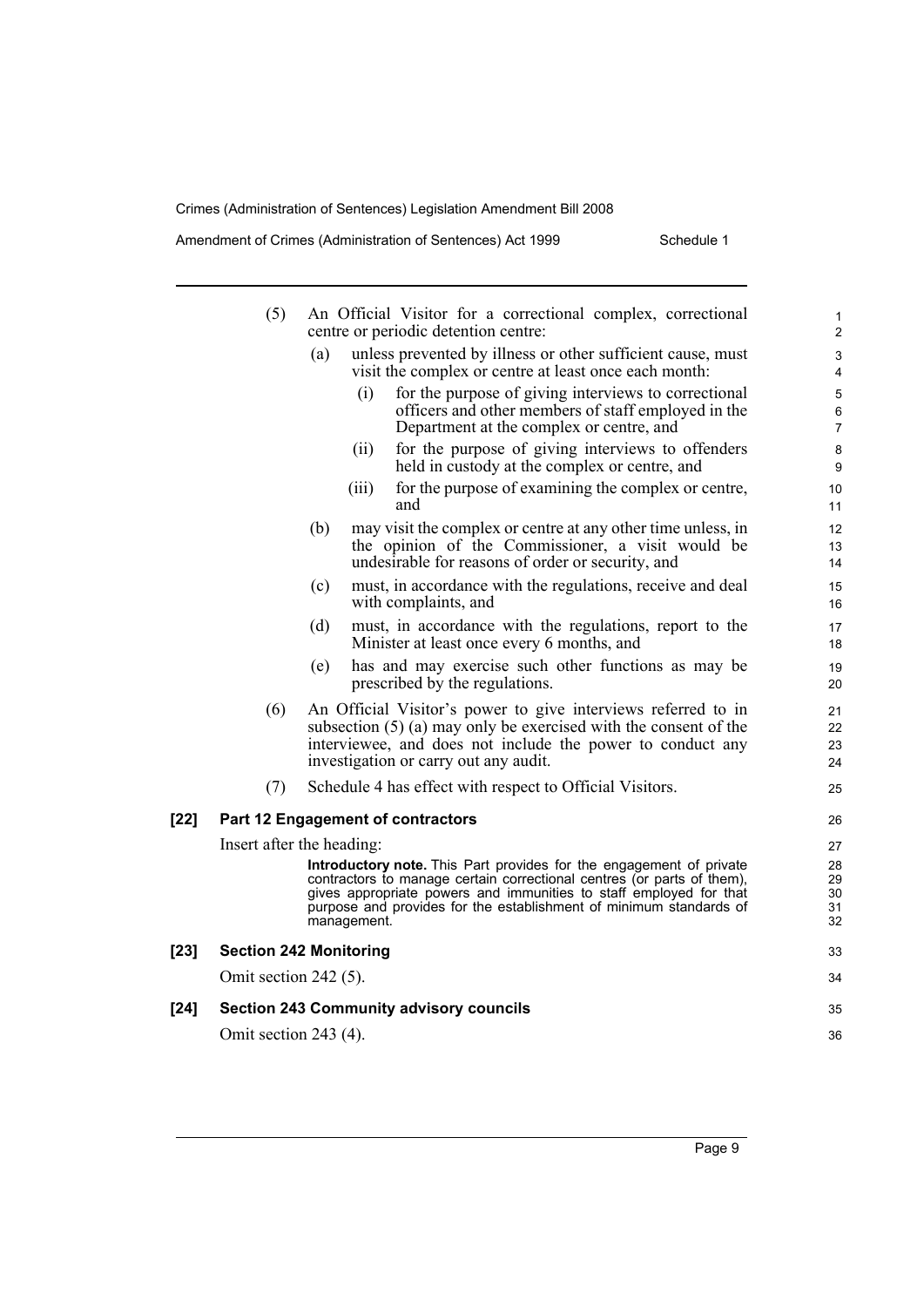| $[25]$ |     |                 | Part 13 Custody of persons during proceedings                                                                                                                                                            | $\mathbf{1}$                                |
|--------|-----|-----------------|----------------------------------------------------------------------------------------------------------------------------------------------------------------------------------------------------------|---------------------------------------------|
|        |     |                 | Insert after the heading:                                                                                                                                                                                | $\overline{2}$                              |
|        |     |                 | Introductory note. This Part provides for the transport of offenders<br>between correctional centres, and between correctional centres and<br>courts, and for the custody of offenders while in transit. | $\mathsf 3$<br>$\overline{\mathbf{4}}$<br>5 |
| $[26]$ |     | Part 14 General |                                                                                                                                                                                                          | 6                                           |
|        |     |                 | Insert after the heading:                                                                                                                                                                                | $\overline{7}$                              |
|        |     |                 | <b>Introductory note.</b> This Part contains miscellaneous provisions in<br>connection with the operation of this Act, including a power to make<br>regulations.                                         | 8<br>9<br>10                                |
| $[27]$ |     |                 | <b>Schedule 3 Inspector-General</b>                                                                                                                                                                      | 11                                          |
|        |     |                 | Omit the Schedule.                                                                                                                                                                                       | 12                                          |
| $[28]$ |     |                 | Schedule 5 Savings, transitional and other provisions                                                                                                                                                    | 13                                          |
|        |     |                 | Insert at the end of clause $1(1)$ :                                                                                                                                                                     | 14                                          |
|        |     |                 | Crimes (Administration of Sentences) Legislation Amendment<br>Act 2008                                                                                                                                   | 15<br>16                                    |
| $[29]$ |     |                 | Schedule 5, Part 13                                                                                                                                                                                      | 17                                          |
|        |     |                 | Insert after Part 12:                                                                                                                                                                                    | 18                                          |
|        |     |                 | Part 13 Provisions consequent on enactment of                                                                                                                                                            | 19                                          |
|        |     |                 | <b>Crimes (Administration of Sentences)</b>                                                                                                                                                              | 20                                          |
|        |     |                 | <b>Legislation Amendment Act 2008</b>                                                                                                                                                                    | 21                                          |
|        | 99  |                 | <b>Definition</b>                                                                                                                                                                                        | 22                                          |
|        |     |                 | In this Part:                                                                                                                                                                                            | 23                                          |
|        |     |                 | <b>the 2008 amending Act</b> means the Crimes (Administration of<br>Sentences) Legislation Amendment Act 2008.                                                                                           | 24<br>25                                    |
|        | 100 |                 | <b>Official Visitors</b>                                                                                                                                                                                 | 26                                          |
|        |     |                 | Any person who was an Official Visitor immediately before the<br>commencement of the 2008 amending Act is taken to have been<br>appointed as such under section 228, as substituted by that Act.         | 27<br>28<br>29                              |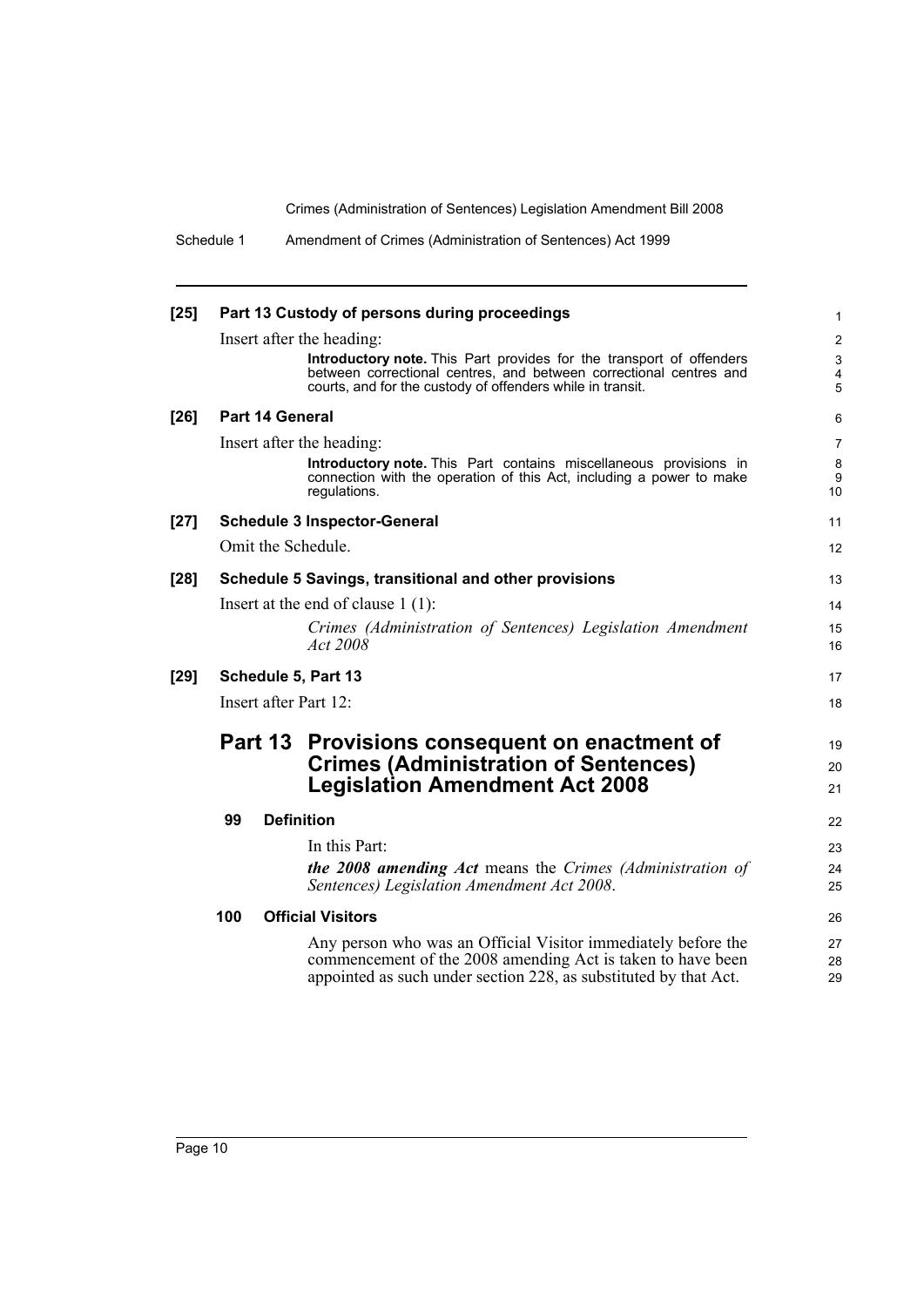Amendment of Crimes (Administration of Sentences) Regulation 2001 Schedule 2

### **Schedule 2 Amendment of Crimes (Administration of Sentences) Regulation 2001**

|     | (Section 4)                                                                                                                                                                                                                                              | 3                    |
|-----|----------------------------------------------------------------------------------------------------------------------------------------------------------------------------------------------------------------------------------------------------------|----------------------|
| [1] | <b>Clause 77 Visits by Commissioner and other officials</b>                                                                                                                                                                                              | 4                    |
|     | Omit ", the Inspector-General" from clause 77 (2) (b).                                                                                                                                                                                                   | 5                    |
| [2] | Clause 113 Cost of telephone calls and facsimile messages                                                                                                                                                                                                | 6                    |
|     | Omit ", the Legal Aid Commission or the Inspector-General" from clause<br>113 $(2)$ $(c)$ .                                                                                                                                                              | $\overline{7}$<br>8  |
|     | Insert instead "or the Legal Aid Commission".                                                                                                                                                                                                            | 9                    |
| [3] | Clause 152 Definition of "withdrawable privilege"                                                                                                                                                                                                        | 10                   |
|     | Insert "and exempt bodies" after "legal practitioners" in clause 152 (k).                                                                                                                                                                                | 11                   |
| [4] | <b>Clause 237 Suspected offences by inmates</b>                                                                                                                                                                                                          | 12                   |
|     | Insert after clause $237(2)$ :                                                                                                                                                                                                                           | 13                   |
|     | An inmate in respect of whom one or more offences have been<br>(3)<br>reported may be confined under this clause, whether for one or<br>more periods of confinement, for no more than 48 hours in total<br>in respect of those offences.                 | 14<br>15<br>16<br>17 |
| [5] | Clause 255                                                                                                                                                                                                                                               | 18                   |
|     | Omit the clause. Insert instead:                                                                                                                                                                                                                         | 19                   |
|     | 255<br>Provision of medical care to inmates confined to cell                                                                                                                                                                                             | 20                   |
|     | An inmate who is confined to cell for the purposes of<br>punishment, or under a segregated or protective custody<br>direction, must be kept under daily observation by a prescribed<br>Justice Health officer and have access to essential medical care. | 21<br>22<br>23<br>24 |
|     |                                                                                                                                                                                                                                                          |                      |

1 2